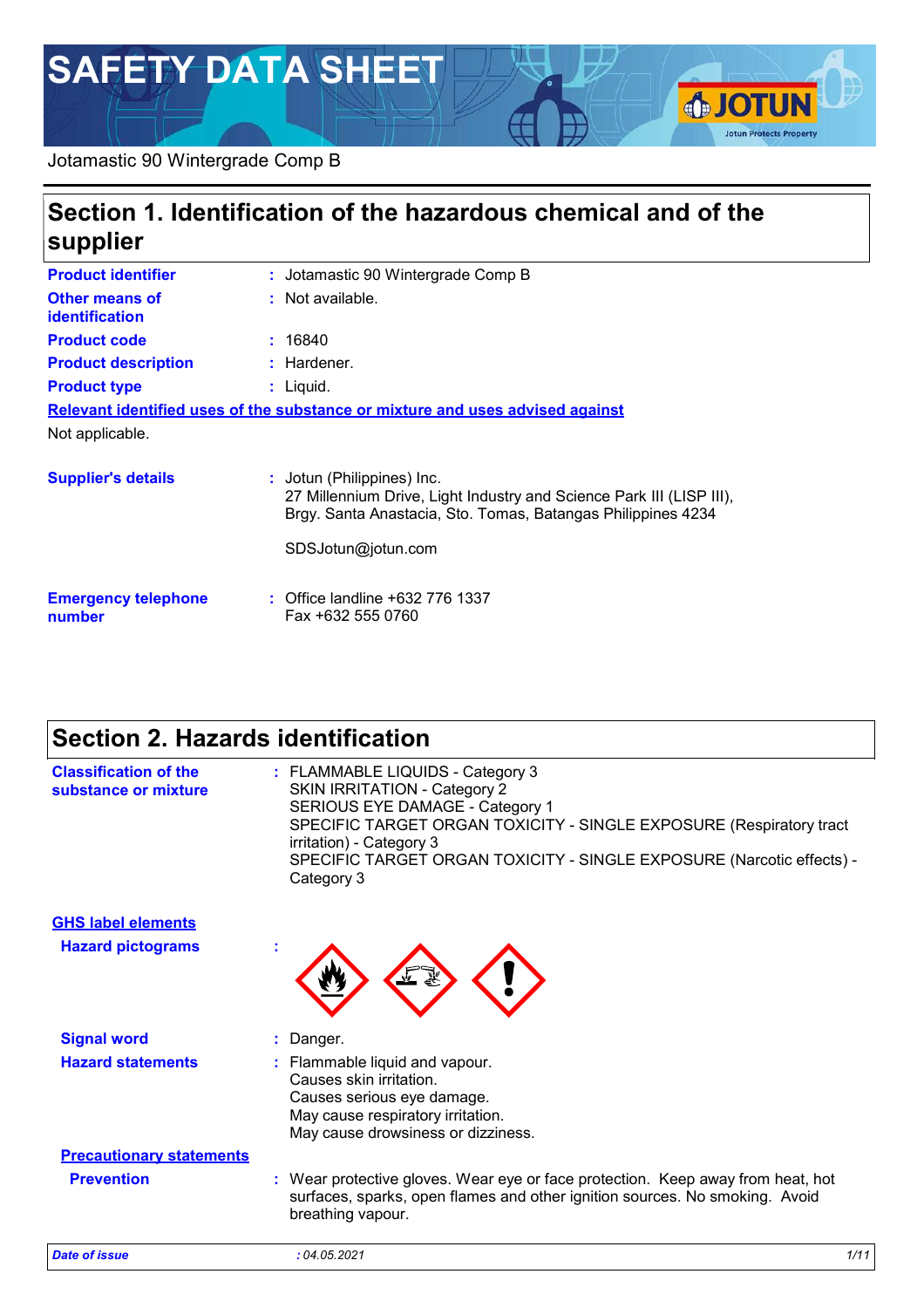### **Section 2. Hazards identification**

| <b>Response</b>                                                             | : IF INHALED: Call a POISON CENTER or doctor if you feel unwell. Take off<br>contaminated clothing and wash before reuse. IF ON SKIN: Wash with plenty of<br>water. IF IN EYES: Rinse cautiously with water for several minutes. Remove<br>contact lenses, if present and easy to do. Continue rinsing. Immediately call a<br>POISON CENTER or doctor. |
|-----------------------------------------------------------------------------|--------------------------------------------------------------------------------------------------------------------------------------------------------------------------------------------------------------------------------------------------------------------------------------------------------------------------------------------------------|
| <b>Storage</b>                                                              | : Store in a well-ventilated place. Keep container tightly closed. Keep cool.                                                                                                                                                                                                                                                                          |
| <b>Disposal</b>                                                             | Dispose of contents and container in accordance with all local, regional, national<br>and international regulations.                                                                                                                                                                                                                                   |
| <b>Other hazards which do not : None known.</b><br>result in classification |                                                                                                                                                                                                                                                                                                                                                        |

### **Section 3. Composition and information of the ingredients of the hazardous chemical**

| Substance/mixture     | : Mixture        |
|-----------------------|------------------|
| Other means of        | : Not available. |
| <i>identification</i> |                  |

### **CAS number/other identifiers**

| <b>CAS</b> number   | : Not applicable. |
|---------------------|-------------------|
| <b>EC</b> number    | : Mixture.        |
| <b>Product code</b> | : 16840           |

| <b>Ingredient name</b> | $\frac{9}{6}$ | <b>CAS number</b> |
|------------------------|---------------|-------------------|
| I butan-1-ol           | 1≥10 - <25    | 71-36-3           |
| I ethvlenediamine      | . <-          | 107-15-3          |

**There are no additional ingredients present which, within the current knowledge of the supplier and in the concentrations applicable, are classified as hazardous to health or the environment and hence require reporting in this section.**

**Occupational exposure limits, if available, are listed in Section 8.**

### **Section 4. First aid measures**

#### **Description of necessary first aid measures**

| <b>Eye contact</b>   | : Get medical attention immediately. Call a poison center or physician. Immediately<br>flush eyes with plenty of water, occasionally lifting the upper and lower eyelids.<br>Check for and remove any contact lenses. Continue to rinse for at least 10 minutes.<br>Chemical burns must be treated promptly by a physician.                                                                                                                                                                                                                                                                                                                                                                                                                                                                                                                                                                                     |      |
|----------------------|-----------------------------------------------------------------------------------------------------------------------------------------------------------------------------------------------------------------------------------------------------------------------------------------------------------------------------------------------------------------------------------------------------------------------------------------------------------------------------------------------------------------------------------------------------------------------------------------------------------------------------------------------------------------------------------------------------------------------------------------------------------------------------------------------------------------------------------------------------------------------------------------------------------------|------|
| <b>Inhalation</b>    | : Get medical attention immediately. Call a poison center or physician. Remove<br>victim to fresh air and keep at rest in a position comfortable for breathing. If it is<br>suspected that fumes are still present, the rescuer should wear an appropriate mask<br>or self-contained breathing apparatus. If not breathing, if breathing is irregular or if<br>respiratory arrest occurs, provide artificial respiration or oxygen by trained personnel.<br>It may be dangerous to the person providing aid to give mouth-to-mouth<br>resuscitation. If unconscious, place in recovery position and get medical attention<br>immediately. Maintain an open airway. Loosen tight clothing such as a collar, tie,<br>belt or waistband. In case of inhalation of decomposition products in a fire,<br>symptoms may be delayed. The exposed person may need to be kept under<br>medical surveillance for 48 hours. |      |
| <b>Skin contact</b>  | : Get medical attention immediately. Call a poison center or physician. Flush<br>contaminated skin with plenty of water. Remove contaminated clothing and shoes.<br>Wash contaminated clothing thoroughly with water before removing it, or wear<br>gloves. Continue to rinse for at least 10 minutes. Chemical burns must be treated<br>promptly by a physician. Wash clothing before reuse. Clean shoes thoroughly<br>before reuse.                                                                                                                                                                                                                                                                                                                                                                                                                                                                           |      |
| <b>Date of issue</b> | :04.05.2021                                                                                                                                                                                                                                                                                                                                                                                                                                                                                                                                                                                                                                                                                                                                                                                                                                                                                                     | 2/11 |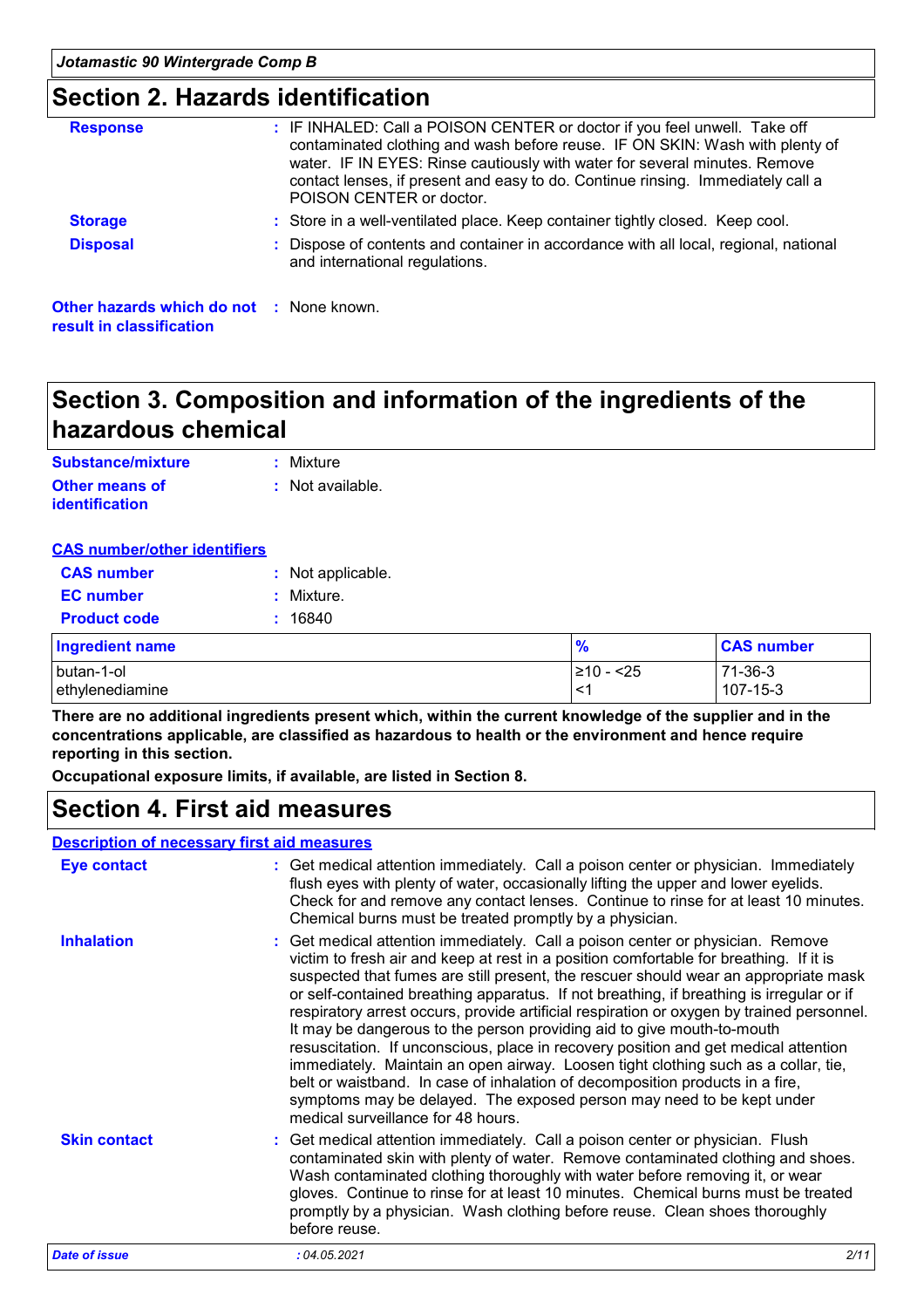### **Section 4. First aid measures**

| <b>Ingestion</b> | : Get medical attention immediately. Call a poison center or physician. Wash out<br>mouth with water. Remove dentures if any. Remove victim to fresh air and keep at<br>rest in a position comfortable for breathing. If material has been swallowed and the<br>exposed person is conscious, give small quantities of water to drink. Stop if the<br>exposed person feels sick as vomiting may be dangerous. Do not induce vomiting<br>unless directed to do so by medical personnel. If vomiting occurs, the head should<br>be kept low so that vomit does not enter the lungs. Chemical burns must be treated<br>promptly by a physician. Never give anything by mouth to an unconscious person.<br>If unconscious, place in recovery position and get medical attention immediately.<br>Maintain an open airway. Loosen tight clothing such as a collar, tie, belt or<br>waistband. |
|------------------|----------------------------------------------------------------------------------------------------------------------------------------------------------------------------------------------------------------------------------------------------------------------------------------------------------------------------------------------------------------------------------------------------------------------------------------------------------------------------------------------------------------------------------------------------------------------------------------------------------------------------------------------------------------------------------------------------------------------------------------------------------------------------------------------------------------------------------------------------------------------------------------|
|------------------|----------------------------------------------------------------------------------------------------------------------------------------------------------------------------------------------------------------------------------------------------------------------------------------------------------------------------------------------------------------------------------------------------------------------------------------------------------------------------------------------------------------------------------------------------------------------------------------------------------------------------------------------------------------------------------------------------------------------------------------------------------------------------------------------------------------------------------------------------------------------------------------|

#### **Most important symptoms/effects, acute and delayed**

| <b>Potential acute health effects</b> |                                                                                                                                                                                                                                                                                                                                                                                                                 |
|---------------------------------------|-----------------------------------------------------------------------------------------------------------------------------------------------------------------------------------------------------------------------------------------------------------------------------------------------------------------------------------------------------------------------------------------------------------------|
| <b>Eye contact</b>                    | : Causes serious eye damage.                                                                                                                                                                                                                                                                                                                                                                                    |
| <b>Inhalation</b>                     | May cause drowsiness or dizziness. May cause respiratory irritation.                                                                                                                                                                                                                                                                                                                                            |
| <b>Skin contact</b>                   | : Causes skin irritation.                                                                                                                                                                                                                                                                                                                                                                                       |
| <b>Ingestion</b>                      | : No known significant effects or critical hazards.                                                                                                                                                                                                                                                                                                                                                             |
| <b>Over-exposure signs/symptoms</b>   |                                                                                                                                                                                                                                                                                                                                                                                                                 |
| <b>Eye contact</b>                    | : Adverse symptoms may include the following:<br>pain<br>watering<br>redness                                                                                                                                                                                                                                                                                                                                    |
| <b>Inhalation</b>                     | : Adverse symptoms may include the following:<br>respiratory tract irritation<br>coughing<br>nausea or vomiting<br>headache<br>drowsiness/fatigue<br>dizziness/vertigo<br>unconsciousness                                                                                                                                                                                                                       |
| <b>Skin contact</b>                   | : Adverse symptoms may include the following:<br>pain or irritation<br>redness<br>blistering may occur                                                                                                                                                                                                                                                                                                          |
| <b>Ingestion</b>                      | : Adverse symptoms may include the following:<br>stomach pains                                                                                                                                                                                                                                                                                                                                                  |
|                                       | Indication of immediate medical attention and special treatment needed, if necessary                                                                                                                                                                                                                                                                                                                            |
| <b>Notes to physician</b>             | : In case of inhalation of decomposition products in a fire, symptoms may be delayed.<br>The exposed person may need to be kept under medical surveillance for 48 hours.                                                                                                                                                                                                                                        |
| <b>Specific treatments</b>            | : No specific treatment.                                                                                                                                                                                                                                                                                                                                                                                        |
| <b>Protection of first-aiders</b>     | : No action shall be taken involving any personal risk or without suitable training. If it<br>is suspected that fumes are still present, the rescuer should wear an appropriate<br>mask or self-contained breathing apparatus. It may be dangerous to the person<br>providing aid to give mouth-to-mouth resuscitation. Wash contaminated clothing<br>thoroughly with water before removing it, or wear gloves. |

**See toxicological information (Section 11)**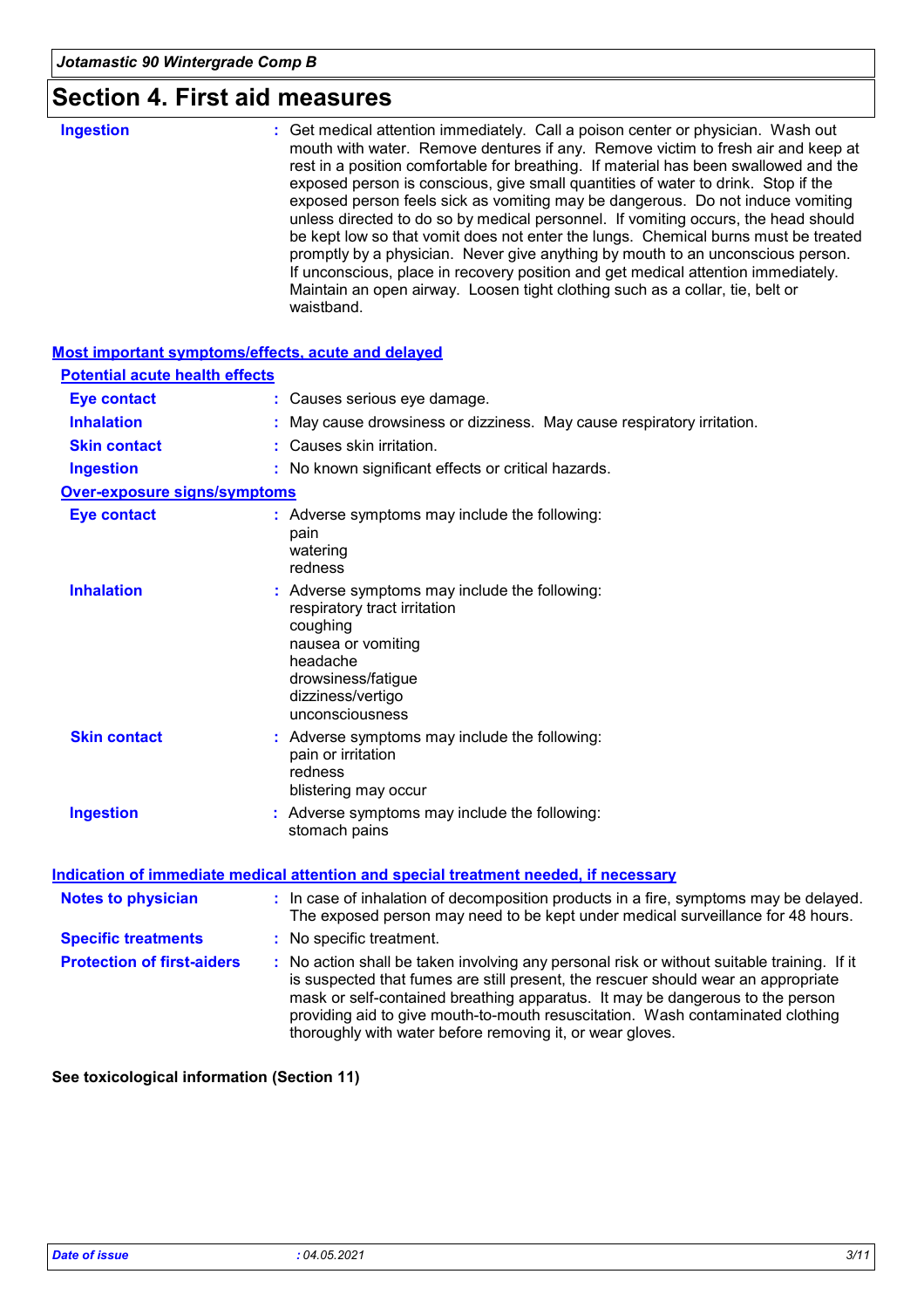## **Section 5. Firefighting measures**

| <b>Extinguishing media</b>                               |                                                                                                                                                                                                                                                                                                                               |
|----------------------------------------------------------|-------------------------------------------------------------------------------------------------------------------------------------------------------------------------------------------------------------------------------------------------------------------------------------------------------------------------------|
| <b>Suitable extinguishing</b><br>media                   | : Use dry chemical, $CO2$ , water spray (fog) or foam.                                                                                                                                                                                                                                                                        |
| <b>Unsuitable extinguishing</b><br>media                 | : Do not use water jet.                                                                                                                                                                                                                                                                                                       |
| <b>Specific hazards arising</b><br>from the chemical     | : Flammable liquid and vapour. Runoff to sewer may create fire or explosion hazard.<br>In a fire or if heated, a pressure increase will occur and the container may burst, with<br>the risk of a subsequent explosion.                                                                                                        |
| <b>Hazardous thermal</b><br>decomposition products       | : Decomposition products may include the following materials:<br>carbon dioxide<br>carbon monoxide<br>nitrogen oxides                                                                                                                                                                                                         |
| <b>Special protective actions</b><br>for fire-fighters   | : Promptly isolate the scene by removing all persons from the vicinity of the incident if<br>there is a fire. No action shall be taken involving any personal risk or without<br>suitable training. Move containers from fire area if this can be done without risk.<br>Use water spray to keep fire-exposed containers cool. |
| <b>Special protective</b><br>equipment for fire-fighters | : Fire-fighters should wear appropriate protective equipment and self-contained<br>breathing apparatus (SCBA) with a full face-piece operated in positive pressure<br>mode.                                                                                                                                                   |

### **Section 6. Accidental release measures**

|                                                             | <b>Personal precautions, protective equipment and emergency procedures</b>                                                                                                                                                                                                                                                                                                                                                                                                                                                                                                                                                                                                                                                                                              |
|-------------------------------------------------------------|-------------------------------------------------------------------------------------------------------------------------------------------------------------------------------------------------------------------------------------------------------------------------------------------------------------------------------------------------------------------------------------------------------------------------------------------------------------------------------------------------------------------------------------------------------------------------------------------------------------------------------------------------------------------------------------------------------------------------------------------------------------------------|
| For non-emergency<br>personnel                              | : No action shall be taken involving any personal risk or without suitable training.<br>Evacuate surrounding areas. Keep unnecessary and unprotected personnel from<br>entering. Do not touch or walk through spilt material. Shut off all ignition sources.<br>No flares, smoking or flames in hazard area. Do not breathe vapour or mist.<br>Provide adequate ventilation. Wear appropriate respirator when ventilation is<br>inadequate. Put on appropriate personal protective equipment.                                                                                                                                                                                                                                                                           |
| For emergency responders :                                  | If specialised clothing is required to deal with the spillage, take note of any<br>information in Section 8 on suitable and unsuitable materials. See also the<br>information in "For non-emergency personnel".                                                                                                                                                                                                                                                                                                                                                                                                                                                                                                                                                         |
| <b>Environmental precautions</b>                            | : Avoid dispersal of spilt material and runoff and contact with soil, waterways, drains<br>and sewers. Inform the relevant authorities if the product has caused environmental<br>pollution (sewers, waterways, soil or air).                                                                                                                                                                                                                                                                                                                                                                                                                                                                                                                                           |
| <b>Methods and material for containment and cleaning up</b> |                                                                                                                                                                                                                                                                                                                                                                                                                                                                                                                                                                                                                                                                                                                                                                         |
| <b>Small spill</b>                                          | : Stop leak if without risk. Move containers from spill area. Use spark-proof tools and<br>explosion-proof equipment. Dilute with water and mop up if water-soluble.<br>Alternatively, or if water-insoluble, absorb with an inert dry material and place in an<br>appropriate waste disposal container. Dispose of via a licensed waste disposal<br>contractor.                                                                                                                                                                                                                                                                                                                                                                                                        |
| <b>Large spill</b>                                          | : Stop leak if without risk. Move containers from spill area. Use spark-proof tools and<br>explosion-proof equipment. Approach the release from upwind. Prevent entry into<br>sewers, water courses, basements or confined areas. Wash spillages into an<br>effluent treatment plant or proceed as follows. Contain and collect spillage with non-<br>combustible, absorbent material e.g. sand, earth, vermiculite or diatomaceous earth<br>and place in container for disposal according to local regulations (see Section 13).<br>Dispose of via a licensed waste disposal contractor. Contaminated absorbent<br>material may pose the same hazard as the spilt product. Note: see Section 1 for<br>emergency contact information and Section 13 for waste disposal. |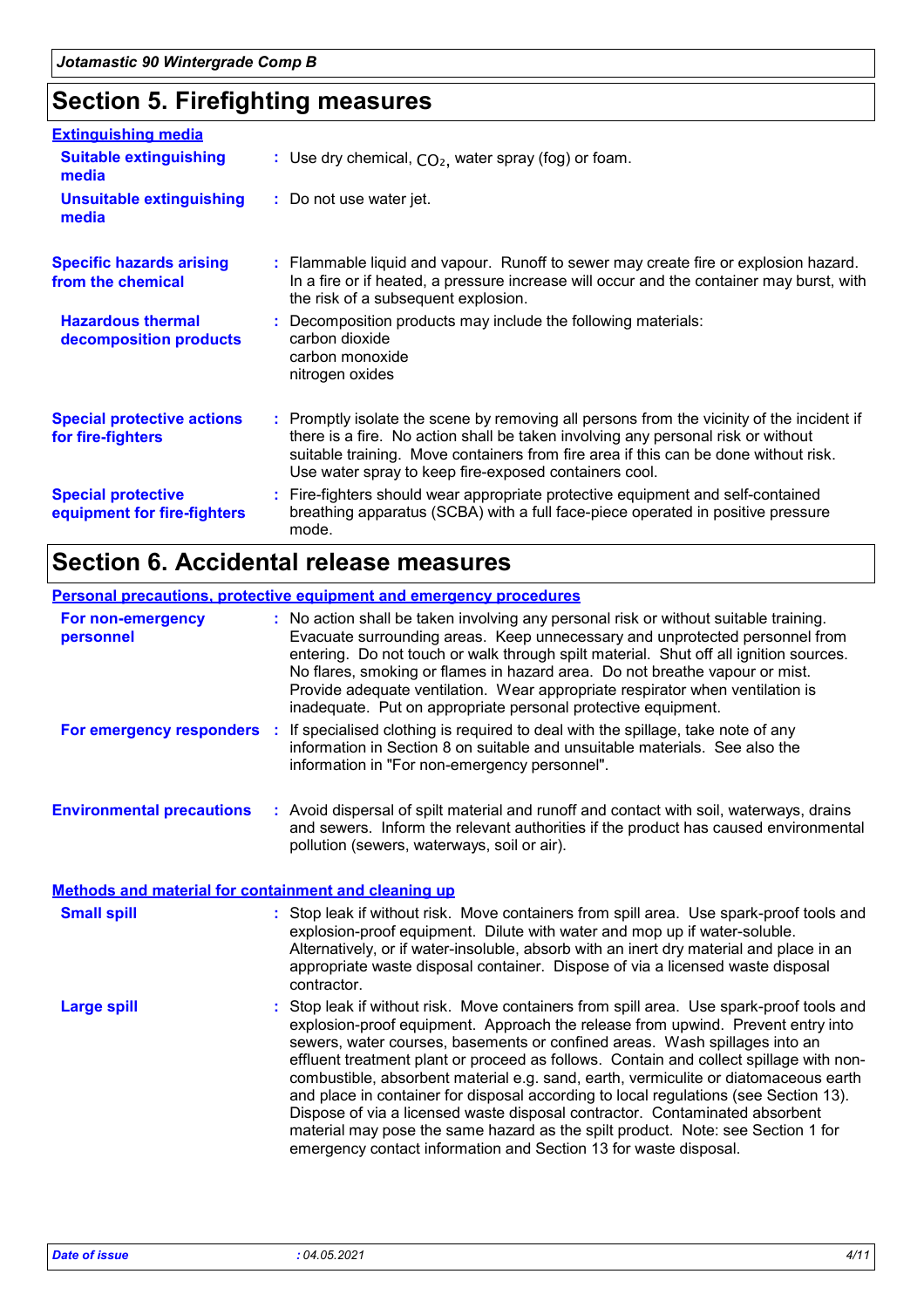### **Section 7. Handling and storage**

| <b>Precautions for safe handling</b>                                      |                                                                                                                                                                                                                                                                                                                                                                                                                                                                                                                                                                                                                                                                                                                                                                                                                                                              |
|---------------------------------------------------------------------------|--------------------------------------------------------------------------------------------------------------------------------------------------------------------------------------------------------------------------------------------------------------------------------------------------------------------------------------------------------------------------------------------------------------------------------------------------------------------------------------------------------------------------------------------------------------------------------------------------------------------------------------------------------------------------------------------------------------------------------------------------------------------------------------------------------------------------------------------------------------|
| <b>Protective measures</b>                                                | : Put on appropriate personal protective equipment (see Section 8). Do not get in<br>eyes or on skin or clothing. Do not breathe vapour or mist. Do not ingest. Use only<br>with adequate ventilation. Wear appropriate respirator when ventilation is<br>inadequate. Do not enter storage areas and confined spaces unless adequately<br>ventilated. Keep in the original container or an approved alternative made from a<br>compatible material, kept tightly closed when not in use. Store and use away from<br>heat, sparks, open flame or any other ignition source. Use explosion-proof electrical<br>(ventilating, lighting and material handling) equipment. Use only non-sparking tools.<br>Take precautionary measures against electrostatic discharges. Empty containers<br>retain product residue and can be hazardous. Do not reuse container. |
| <b>Advice on general</b><br>occupational hygiene                          | : Eating, drinking and smoking should be prohibited in areas where this material is<br>handled, stored and processed. Workers should wash hands and face before<br>eating, drinking and smoking. Remove contaminated clothing and protective<br>equipment before entering eating areas. See also Section 8 for additional<br>information on hygiene measures.                                                                                                                                                                                                                                                                                                                                                                                                                                                                                                |
| <b>Conditions for safe storage,</b><br>including any<br>incompatibilities | Store in accordance with local regulations. Store in a segregated and approved<br>area. Store in original container protected from direct sunlight in a dry, cool and well-<br>ventilated area, away from incompatible materials (see Section 10) and food and<br>drink. Store locked up. Eliminate all ignition sources. Separate from oxidising<br>materials. Keep container tightly closed and sealed until ready for use. Containers<br>that have been opened must be carefully resealed and kept upright to prevent<br>leakage. Do not store in unlabelled containers. Use appropriate containment to<br>avoid environmental contamination. See Section 10 for incompatible materials<br>before handling or use.                                                                                                                                        |

### **Section 8. Exposure controls/personal protection**

#### **Control parameters**

#### **Occupational exposure limits**

| <b>Ingredient name</b> | <b>Exposure limits</b>                                                                                                  |
|------------------------|-------------------------------------------------------------------------------------------------------------------------|
| n-Butanol              | DOSH USECHH (Malaysia, 4/2000).<br>Absorbed through skin.<br>CEIL: 152 mg/m <sup>3</sup><br>CEIL: 50 bpj                |
| Ethylenediamine        | DOSH USECHH (Malaysia, 4/2000).<br>Absorbed through skin.<br>TWA: 25 mg/m <sup>3</sup> 8 hours.<br>TWA: 10 bpj 8 hours. |

| <b>Appropriate engineering</b><br><b>controls</b> | : Use only with adequate ventilation. Use process enclosures, local exhaust<br>ventilation or other engineering controls to keep worker exposure to airborne<br>contaminants below any recommended or statutory limits. The engineering controls<br>also need to keep gas, vapour or dust concentrations below any lower explosive<br>limits. Use explosion-proof ventilation equipment.          |
|---------------------------------------------------|---------------------------------------------------------------------------------------------------------------------------------------------------------------------------------------------------------------------------------------------------------------------------------------------------------------------------------------------------------------------------------------------------|
| <b>Environmental exposure</b><br><b>controls</b>  | : Emissions from ventilation or work process equipment should be checked to ensure<br>they comply with the requirements of environmental protection legislation. In some<br>cases, fume scrubbers, filters or engineering modifications to the process<br>equipment will be necessary to reduce emissions to acceptable levels.                                                                   |
| <b>Individual protection measures</b>             |                                                                                                                                                                                                                                                                                                                                                                                                   |
| <b>Hygiene measures</b>                           | : Wash hands, forearms and face thoroughly after handling chemical products, before<br>eating, smoking and using the lavatory and at the end of the working period.<br>Appropriate techniques should be used to remove potentially contaminated clothing.<br>Wash contaminated clothing before reusing. Ensure that eyewash stations and<br>safety showers are close to the workstation location. |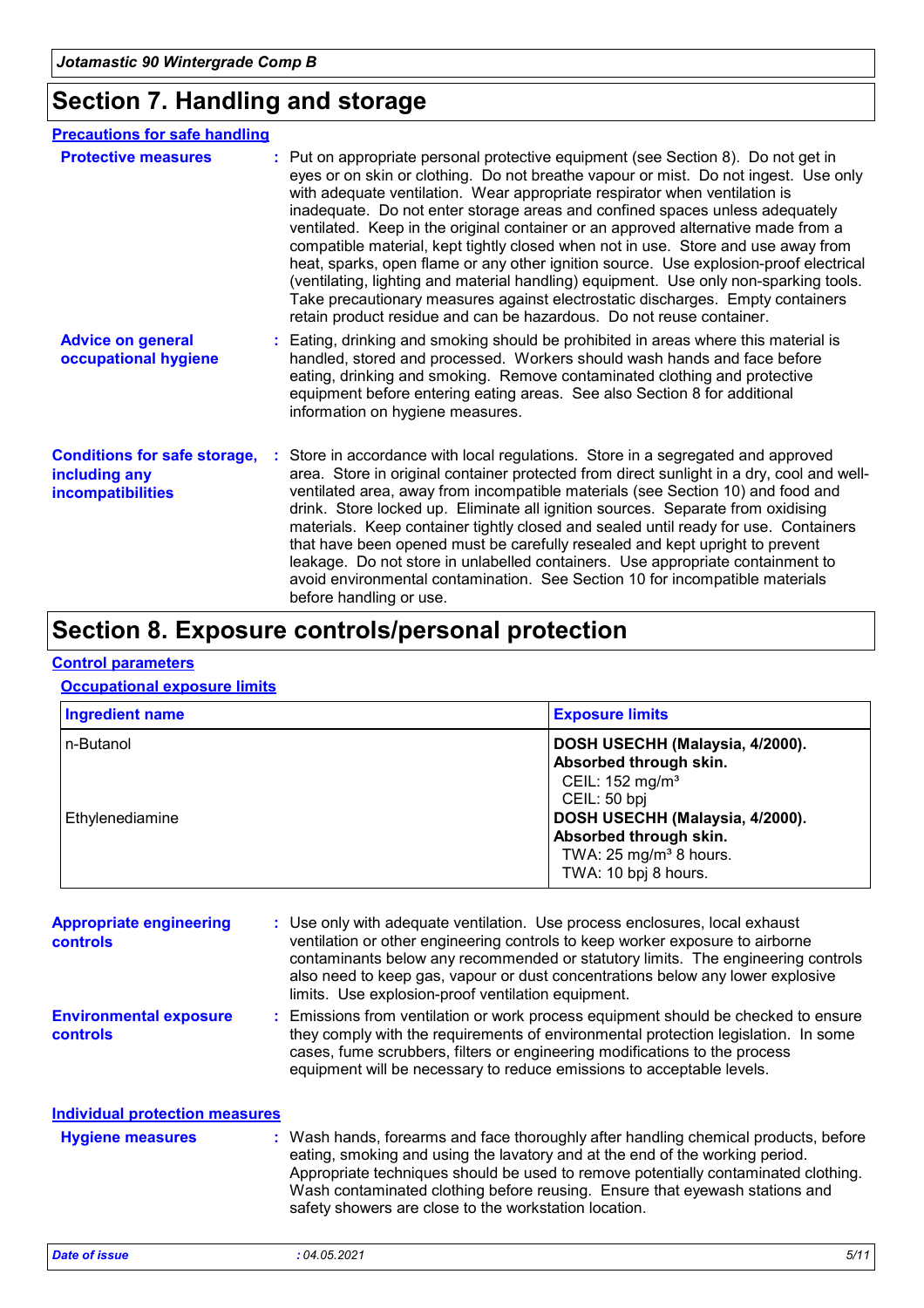## **Section 8. Exposure controls/personal protection**

| <b>Eye/face protection</b>    | : Safety eyewear complying to EN 166 should be used when a risk assessment<br>indicates this is necessary to avoid exposure to liquid splashes, mists, gases or<br>dusts. If contact is possible, the following protection should be worn, unless the<br>assessment indicates a higher degree of protection: chemical splash goggles and/<br>or face shield. If inhalation hazards exist, a full-face respirator may be required<br>instead.                                                                                                                                                                              |
|-------------------------------|---------------------------------------------------------------------------------------------------------------------------------------------------------------------------------------------------------------------------------------------------------------------------------------------------------------------------------------------------------------------------------------------------------------------------------------------------------------------------------------------------------------------------------------------------------------------------------------------------------------------------|
| <b>Skin protection</b>        |                                                                                                                                                                                                                                                                                                                                                                                                                                                                                                                                                                                                                           |
| <b>Hand protection</b>        | : Chemical-resistant, impervious gloves complying with an approved standard should<br>be worn at all times when handling chemical products if a risk assessment indicates<br>this is necessary. Considering the parameters specified by the glove manufacturer,<br>check during use that the gloves are still retaining their protective properties. It<br>should be noted that the time to breakthrough for any glove material may be<br>different for different glove manufacturers. In the case of mixtures, consisting of<br>several substances, the protection time of the gloves cannot be accurately<br>estimated. |
|                               | There is no one glove material or combination of materials that will give unlimited<br>resistance to any individual or combination of chemicals.<br>The breakthrough time must be greater than the end use time of the product.<br>The instructions and information provided by the glove manufacturer on use,                                                                                                                                                                                                                                                                                                            |
|                               | storage, maintenance and replacement must be followed.<br>Gloves should be replaced regularly and if there is any sign of damage to the glove<br>material.                                                                                                                                                                                                                                                                                                                                                                                                                                                                |
|                               | Always ensure that gloves are free from defects and that they are stored and used<br>correctly.                                                                                                                                                                                                                                                                                                                                                                                                                                                                                                                           |
|                               | The performance or effectiveness of the glove may be reduced by physical/chemical<br>damage and poor maintenance.<br>Barrier creams may help to protect the exposed areas of the skin but should not be<br>applied once exposure has occurred.                                                                                                                                                                                                                                                                                                                                                                            |
|                               | Wear suitable gloves tested to EN374.<br>Recommended, gloves(breakthrough time) > 8 hours: neoprene<br>May be used, gloves(breakthrough time) 4 - 8 hours: butyl rubber, Viton®, 4H,<br>Teflon, Barricade, CPF 3, Responder, nitrile rubber, PVC, polyvinyl alcohol (PVA)<br>Not recommended, gloves(breakthrough time) < 1 hour: PE                                                                                                                                                                                                                                                                                      |
| <b>Body protection</b>        | : Personal protective equipment for the body should be selected based on the task<br>being performed and the risks involved and should be approved by a specialist<br>before handling this product. When there is a risk of ignition from static electricity,<br>wear anti-static protective clothing. For the greatest protection from static<br>discharges, clothing should include anti-static overalls, boots and gloves.                                                                                                                                                                                             |
| <b>Other skin protection</b>  | : Appropriate footwear and any additional skin protection measures should be<br>selected based on the task being performed and the risks involved and should be<br>approved by a specialist before handling this product.                                                                                                                                                                                                                                                                                                                                                                                                 |
| <b>Respiratory protection</b> | If workers are exposed to concentrations above the exposure limit, they must use a<br>t<br>respirator according to EN 140. Use respiratory mask with charcoal and dust filter<br>when spraying this product, according to EN 14387(as filter combination A2-P2). In<br>confined spaces, use compressed-air or fresh-air respiratory equipment. When use<br>of roller or brush, consider use of charcoalfilter.                                                                                                                                                                                                            |

### **Section 9. Physical and chemical properties**

| <b>Appearance</b>      |                                                                          |      |
|------------------------|--------------------------------------------------------------------------|------|
| <b>Physical state</b>  | $:$ Liquid.                                                              |      |
| <b>Colour</b>          | : Various colours.                                                       |      |
| <b>Odour</b>           | : Characteristic.                                                        |      |
| <b>Odour threshold</b> | : Not applicable.                                                        |      |
| pH                     | : Not applicable.                                                        |      |
| <b>Melting point</b>   | : Not applicable.                                                        |      |
| <b>Boiling point</b>   | : Lowest known value: $119^{\circ}$ C (246.2 $^{\circ}$ F) (butan-1-ol). |      |
| <b>Flash point</b>     | : Closed cup: $35^{\circ}$ C (95 $^{\circ}$ F)                           |      |
| <b>Date of issue</b>   | :04.05.2021                                                              | 6/11 |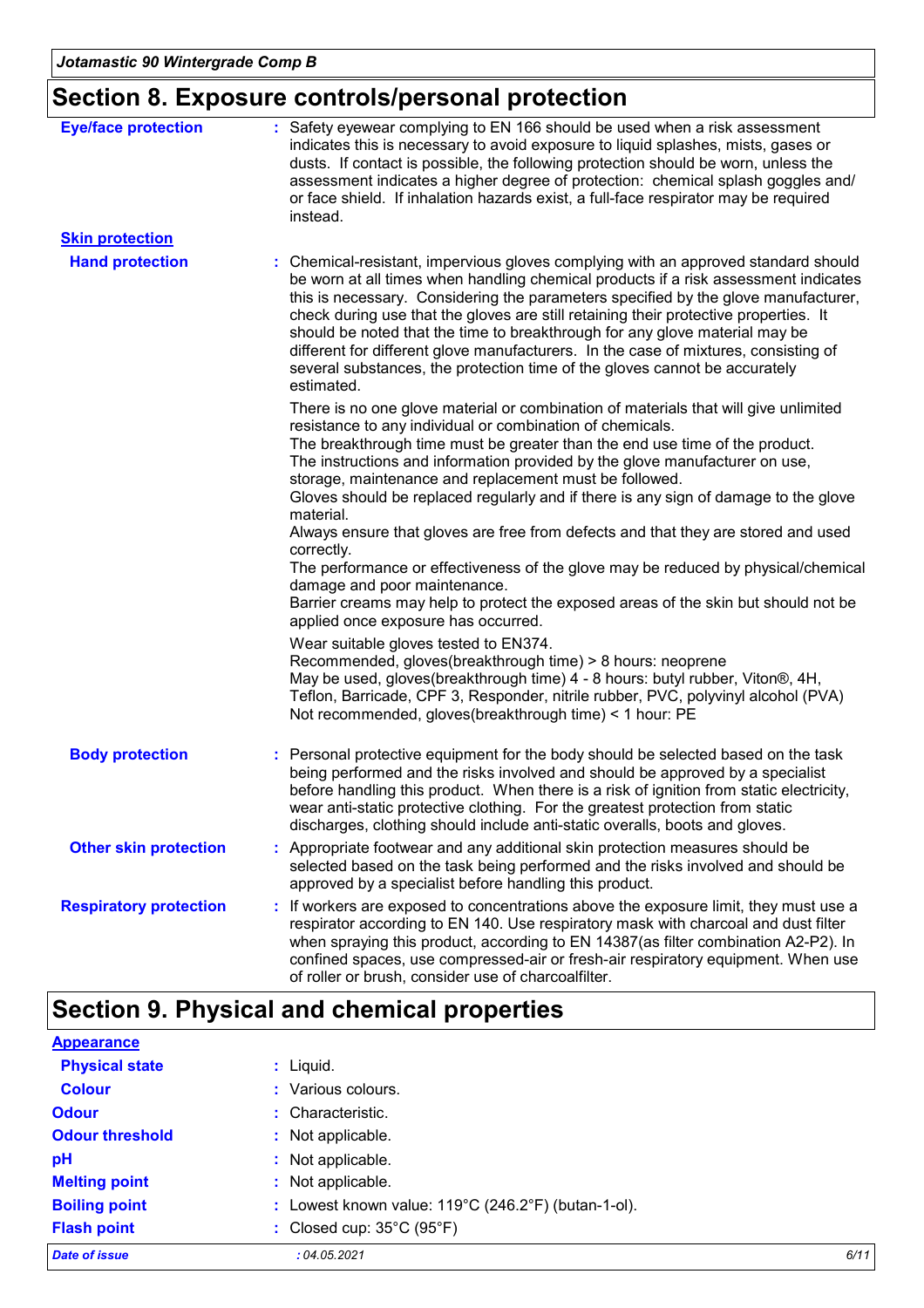### **Section 9. Physical and chemical properties**

| <b>Evaporation rate</b>                           | : 0.44 (butan-1-ol) compared with butyl acetate                              |
|---------------------------------------------------|------------------------------------------------------------------------------|
| <b>Flammability (solid, gas)</b>                  | : Not applicable.                                                            |
| Lower and upper explosive<br>(flammable) limits   | $: 1.4 - 11.3\%$                                                             |
| <b>Vapour pressure</b>                            | : Highest known value: <1 kPa (<7.5 mm Hg) (at $20^{\circ}$ C) (butan-1-ol). |
| <b>Vapour density</b>                             | : Highest known value: $2.6$ (Air = 1) (butan-1-ol).                         |
| <b>Relative density</b>                           | $: 1$ g/cm <sup>3</sup>                                                      |
| <b>Solubility</b>                                 | : Insoluble in the following materials: cold water and hot water.            |
| <b>Partition coefficient: n-</b><br>octanol/water | $:$ Not available.                                                           |
| <b>Auto-ignition temperature</b>                  | : Lowest known value: $355^{\circ}$ C (671°F) (butan-1-ol).                  |
| <b>Decomposition temperature</b>                  | $\therefore$ Not available.                                                  |
| <b>Viscosity</b>                                  | : Kinematic (40°C): >0.205 cm <sup>2</sup> /s (>20.5 mm <sup>2</sup> /s)     |

### **Section 10. Stability and reactivity**

| <b>Reactivity</b>                            | : No specific test data related to reactivity available for this product or its ingredients.                                                                                 |
|----------------------------------------------|------------------------------------------------------------------------------------------------------------------------------------------------------------------------------|
| <b>Chemical stability</b>                    | : The product is stable.                                                                                                                                                     |
| <b>Possibility of hazardous</b><br>reactions | : Under normal conditions of storage and use, hazardous reactions will not occur.                                                                                            |
| <b>Conditions to avoid</b>                   | : Avoid all possible sources of ignition (spark or flame). Do not pressurise, cut, weld,<br>braze, solder, drill, grind or expose containers to heat or sources of ignition. |
| <b>Incompatible materials</b>                | : Reactive or incompatible with the following materials:<br>oxidising materials                                                                                              |
| <b>Hazardous decomposition</b><br>products   | : Under normal conditions of storage and use, hazardous decomposition products<br>should not be produced.                                                                    |

### **Section 11. Toxicological information**

#### **Information on toxicological effects**

#### **Acute toxicity**

| <b>Product/ingredient name</b> | <b>Result</b>                 | <b>Species</b> | <b>Dose</b> | <b>Exposure</b> |
|--------------------------------|-------------------------------|----------------|-------------|-----------------|
| In-Butanol                     | LD50 Oral                     | Rat            | 790 mg/kg   |                 |
| Ethylenediamine                | <b>LC50 Inhalation Vapour</b> | Rat            | 7 mg/l      | 4 hours         |
|                                | LD50 Dermal                   | Rabbit         | 730 uL/kg   |                 |
|                                | LD50 Oral                     | Rat            | 1200 mg/kg  |                 |

#### **Irritation/Corrosion**

| <b>Product/ingredient name</b> | <b>Result</b>                                                                | <b>Species</b>             | <b>Score</b> | <b>Exposure</b>                              | <b>Observation</b> |
|--------------------------------|------------------------------------------------------------------------------|----------------------------|--------------|----------------------------------------------|--------------------|
| Ethylenediamine                | Eyes - Severe irritant                                                       | Rabbit                     |              | 24 hours 750 -                               |                    |
|                                | Eyes - Severe irritant<br>Skin - Moderate irritant<br>Skin - Severe irritant | Rabbit<br>Rabbit<br>Rabbit |              | lug<br>750 ug<br>450 mg<br>24 hours 10<br>mg |                    |

#### **Sensitisation**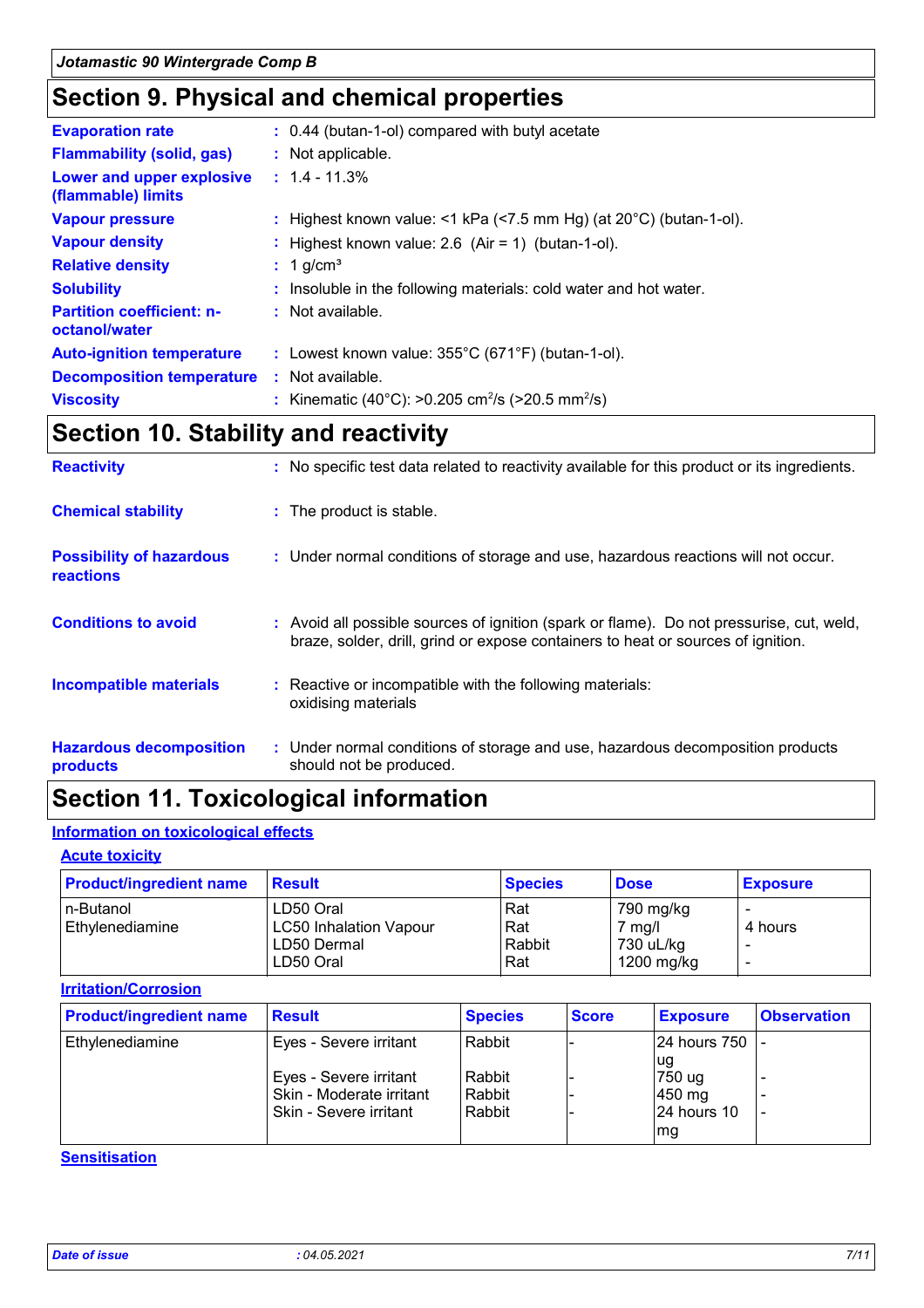### **Section 11. Toxicological information**

| <b>Product/ingredient name</b> | <b>Route of</b><br><b>exposure</b> | <b>Species</b>                  | <b>Result</b> |
|--------------------------------|------------------------------------|---------------------------------|---------------|
| Ethylenediamine                | skin                               | Mammal - species<br>unspecified | Sensitising   |

#### **Mutagenicity**

Not available.

#### **Carcinogenicity**

Not available.

#### **Reproductive toxicity**

Not available.

#### **Teratogenicity**

Not available.

#### **Specific target organ toxicity (single exposure)**

| <b>Name</b> | <b>Category</b> | <b>Route of</b><br><b>exposure</b> | <b>Target organs</b>                   |
|-------------|-----------------|------------------------------------|----------------------------------------|
| In-Butanol  | Category 3      |                                    | <b>Respiratory tract</b><br>irritation |
|             | Category 3      |                                    | Narcotic effects                       |

#### **Specific target organ toxicity (repeated exposure)**

Not available.

#### **Aspiration hazard**

Not available.

#### **Information on likely routes :** Not available. **of exposure**

#### **Potential acute health effects**

| <b>Eye contact</b>  | : Causes serious eye damage.                                           |
|---------------------|------------------------------------------------------------------------|
| <b>Inhalation</b>   | : May cause drowsiness or dizziness. May cause respiratory irritation. |
| <b>Skin contact</b> | : Causes skin irritation.                                              |
| <b>Ingestion</b>    | : No known significant effects or critical hazards.                    |

#### **Symptoms related to the physical, chemical and toxicological characteristics**

| <b>Eye contact</b>   | : Adverse symptoms may include the following:<br>pain<br>watering<br>redness                                                                                                              |      |
|----------------------|-------------------------------------------------------------------------------------------------------------------------------------------------------------------------------------------|------|
| <b>Inhalation</b>    | : Adverse symptoms may include the following:<br>respiratory tract irritation<br>coughing<br>nausea or vomiting<br>headache<br>drowsiness/fatigue<br>dizziness/vertigo<br>unconsciousness |      |
| <b>Skin contact</b>  | : Adverse symptoms may include the following:<br>pain or irritation<br>redness<br>blistering may occur                                                                                    |      |
| <b>Ingestion</b>     | : Adverse symptoms may include the following:<br>stomach pains                                                                                                                            |      |
| <b>Date of issue</b> | :04.05.2021                                                                                                                                                                               | 8/11 |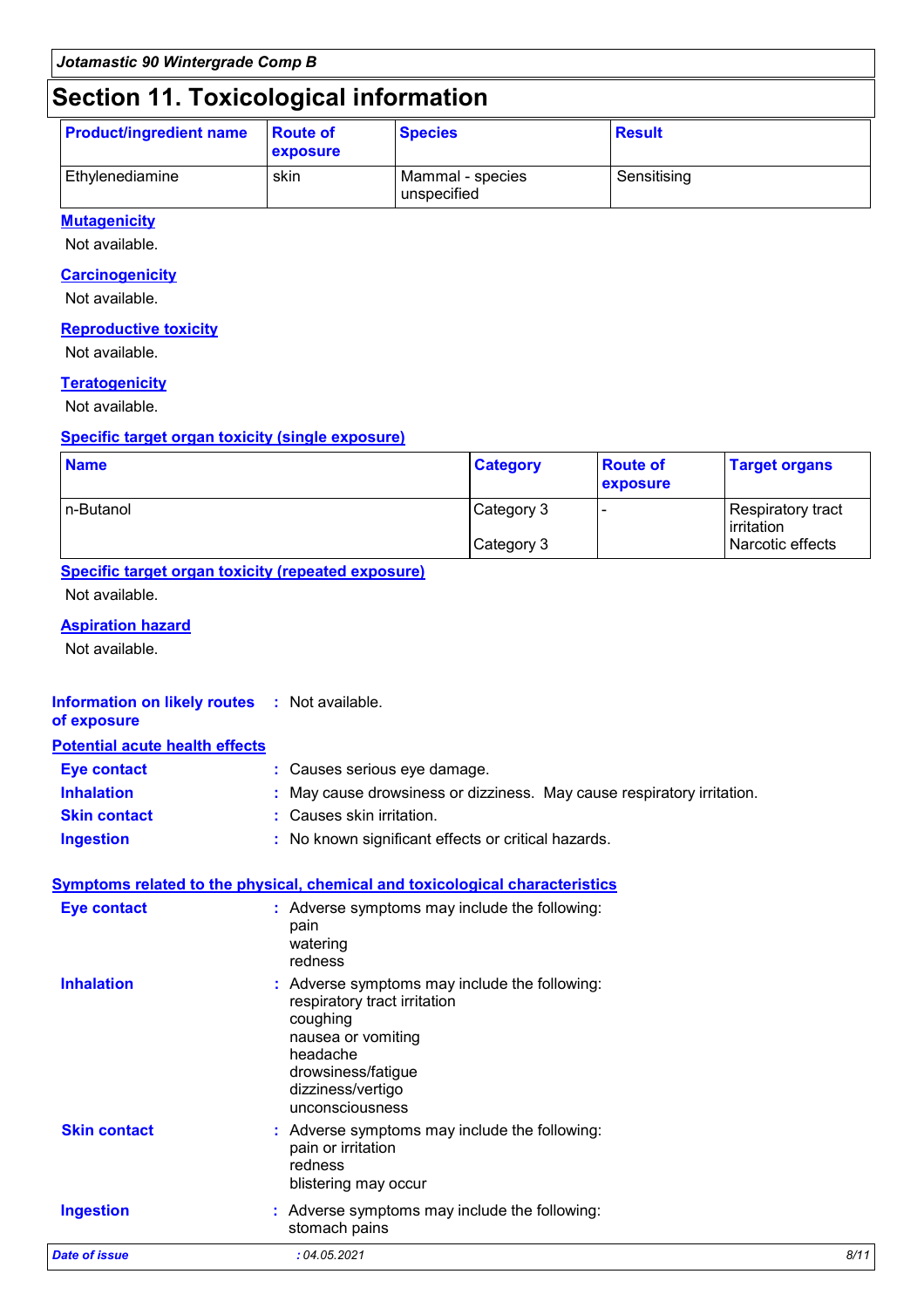### **Section 11. Toxicological information**

#### **Delayed and immediate effects as well as chronic effects from short and long-term exposure**

| <b>Short term exposure</b>                        |                                                     |
|---------------------------------------------------|-----------------------------------------------------|
| <b>Potential immediate</b><br><b>effects</b>      | : Not available.                                    |
| <b>Potential delayed effects</b>                  | : Not available.                                    |
| <b>Long term exposure</b>                         |                                                     |
| <b>Potential immediate</b><br>effects             | : Not available.                                    |
| <b>Potential delayed effects : Not available.</b> |                                                     |
| <b>Potential chronic health effects</b>           |                                                     |
| Not available.                                    |                                                     |
| <b>General</b>                                    | : No known significant effects or critical hazards. |
| <b>Carcinogenicity</b>                            | : No known significant effects or critical hazards. |
| <b>Mutagenicity</b>                               | : No known significant effects or critical hazards. |
| <b>Teratogenicity</b>                             | : No known significant effects or critical hazards. |
| <b>Developmental effects</b>                      | : No known significant effects or critical hazards. |
| <b>Fertility effects</b>                          | : No known significant effects or critical hazards. |

#### **Numerical measures of toxicity**

#### **Acute toxicity estimates**

| <b>Route</b> | <b>NTE value</b> |
|--------------|------------------|
| Oral         | 2500 mg/kg       |

### **Section 12. Ecological information**

#### **Toxicity**

| <b>Product/ingredient name</b> | <b>Result</b>                      | <b>Species</b>                | <b>Exposure</b> |
|--------------------------------|------------------------------------|-------------------------------|-----------------|
| Ethylenediamine                | Acute EC50 100000 µg/l Fresh water | Algae - Chlorella pyrenoidosa | 96 hours        |
|                                | Acute LC50 115.7 mg/l Fresh water  | Fish - Pimephales promelas    | 96 hours        |
|                                | Chronic NOEC 160 µg/l Fresh water  | Daphnia - Daphnia magna       | 21 days         |

#### **Persistence and degradability**

Not available.

#### **Bioaccumulative potential**

| <b>Product/ingredient name</b> | $\mathsf{LoaP}_\mathsf{ow}$ | <b>BCF</b> | <b>Potential</b> |
|--------------------------------|-----------------------------|------------|------------------|
| In-Butanol                     |                             |            | low              |
| Ethylenediamine                | 1-7.02                      |            | low              |

#### **Mobility in soil**

| <b>Soil/water partition</b><br><b>coefficient (Koc)</b> | : Not available. |
|---------------------------------------------------------|------------------|
|                                                         |                  |

**Other adverse effects** : No known significant effects or critical hazards.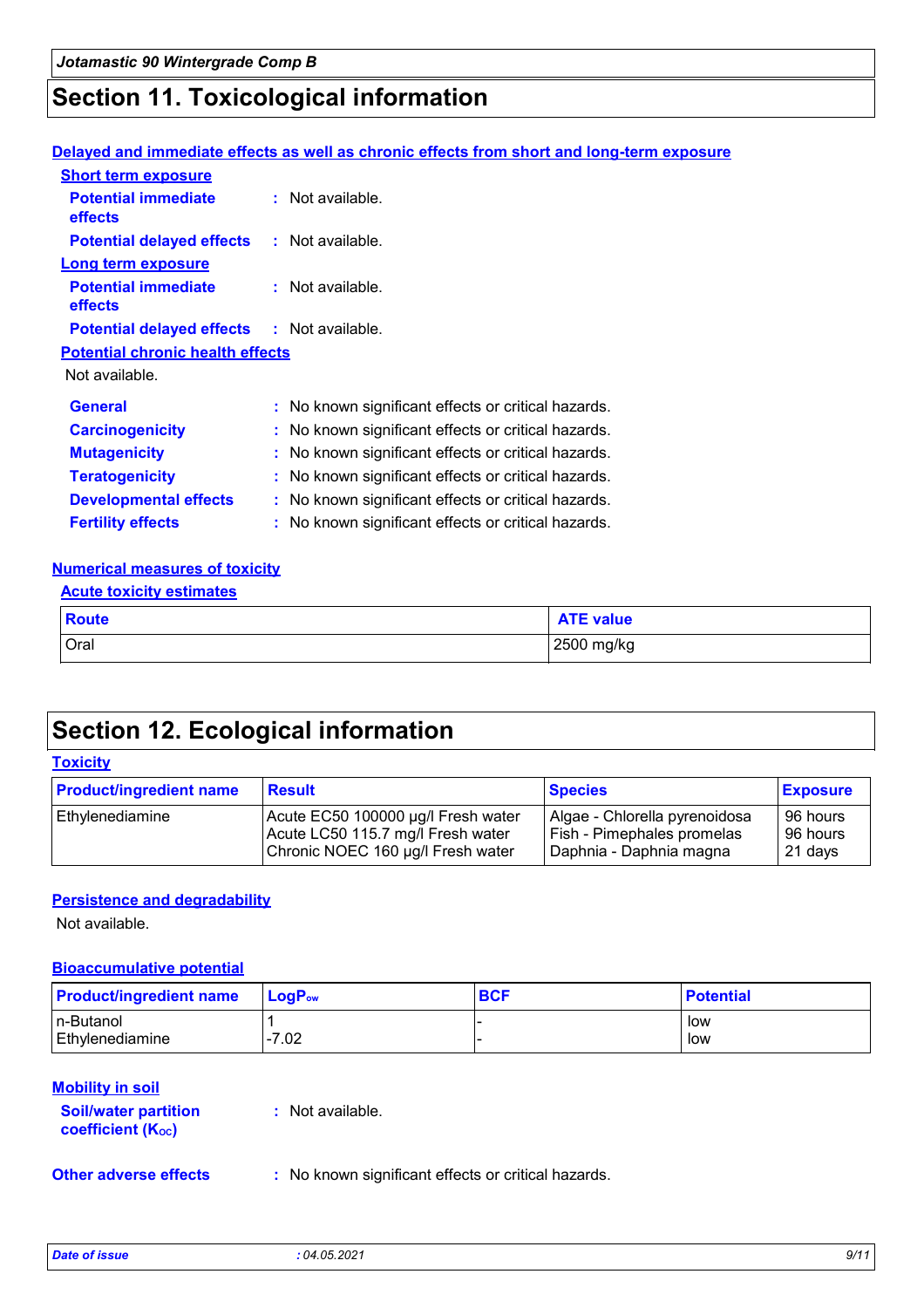### **Section 13. Disposal information**

**Disposal methods :**

The generation of waste should be avoided or minimised wherever possible. Disposal of this product, solutions and any by-products should at all times comply with the requirements of environmental protection and waste disposal legislation and any regional local authority requirements. Dispose of surplus and nonrecyclable products via a licensed waste disposal contractor. Waste should not be disposed of untreated to the sewer unless fully compliant with the requirements of all authorities with jurisdiction. Waste packaging should be recycled. Incineration or landfill should only be considered when recycling is not feasible. This material and its container must be disposed of in a safe way. Care should be taken when handling emptied containers that have not been cleaned or rinsed out. Empty containers or liners may retain some product residues. Vapour from product residues may create a highly flammable or explosive atmosphere inside the container. Do not cut, weld or grind used containers unless they have been cleaned thoroughly internally. Avoid dispersal of spilt material and runoff and contact with soil, waterways, drains and sewers.

### **Section 14. Transport information**

|                                         | <b>UN</b>                                                                                                                      | <b>ADR/RID</b>                                                                                                               | <b>IMDG</b>                     | <b>IATA</b>    |
|-----------------------------------------|--------------------------------------------------------------------------------------------------------------------------------|------------------------------------------------------------------------------------------------------------------------------|---------------------------------|----------------|
| <b>UN number</b>                        | <b>UN1263</b>                                                                                                                  | UN1263                                                                                                                       | UN1263                          | <b>UN1263</b>  |
| <b>UN proper</b><br>shipping name       | Paint                                                                                                                          | Paint                                                                                                                        | Paint                           | Paint          |
| <b>Transport hazard</b><br>class(es)    | 3                                                                                                                              | 3                                                                                                                            | 3                               | 3              |
| <b>Packing group</b>                    | $\mathbf{III}$                                                                                                                 | $\mathbf{III}$                                                                                                               | $\mathbf{III}$                  | $\mathbf{III}$ |
| <b>Environmental</b><br>hazards         | No.                                                                                                                            | No.                                                                                                                          | No.                             | No.            |
| <b>Additional</b><br><b>information</b> |                                                                                                                                | <b>Hazard identification</b><br>number 30<br>Tunnel code (D/E)                                                               | Emergency<br>schedules F-E, S-E |                |
|                                         | Special precautions for user : Transport within user's premises: always transport in closed containers that are                | upright and secure. Ensure that persons transporting the product know what to do in<br>the event of an accident or spillage. |                                 |                |
| <b>IMDG</b>                             | : IMDG: Viscous substance. Transport in accordance with paragraph 2.3.2.5<br>(applicable to receptacles < 450 litre capacity). |                                                                                                                              |                                 |                |

**ADR / RID :** ADR/RID: Viscous substance. Not restricted, ref. chapter 2.2.3.1.5 (applicable to receptacles < 450 litre capacity).

**Transport in bulk according :** Not available.

**to IMO instruments**

### **Section 15. Regulatory information**

**Malaysia Inventory (EHS Register) :** All components are listed or exempted.

### **International regulations**

**Chemical Weapon Convention List Schedules I, II & III Chemicals**

Not listed.

#### **Montreal Protocol**

Not listed.

*Date of issue : 04.05.2021 10/11*